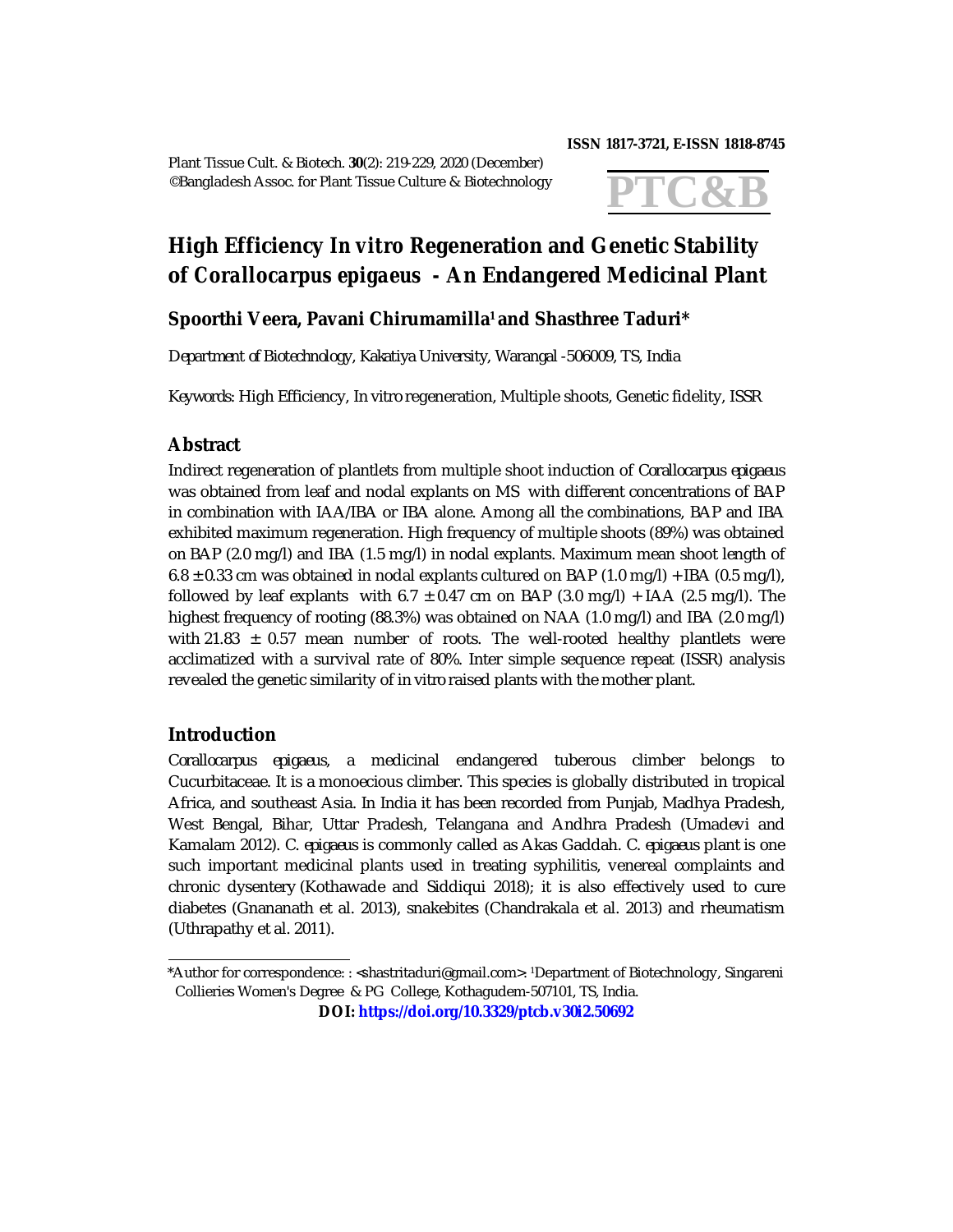It also possesses anthelmintic property (Kirubha et al. 2011), anti-fertility (Dhanapal et al. 2006), haematopoietic (Saranya et al. 2017), hepatoprotective (Mahesh et al. 2012), antioxidant and anti-inflammatory (Jeyaseelan et al. 2014) activities.

The medicinal value of plants contains some chemical substances, usually secondary metabolites, which produce a definite physiological action on the human body. As per the above reason, it is very essential for conservation and *in vitro* propagation. The *in vitro* propagation studies were carried out in *C. epigaeus* for protection of species with the help of leaf and node explants, due to lack of a suitable method for natural regeneration and over-exploitation of *C. epigaeus,* which severely deteriorated the species consequently recording them as endangered species (Vemula et al. 2020). Due to exploitative harvesting of tubers for trade and denudation of forests, the natural population of *C. epigaeus* has declined to such an extent that it is now considered rare and threatened in its natural habitats (Narayan 2016).

Screening of genetic fidelity is also important to study the genetic variations in *in vitro* regenerated plants with the parents. The somaclonal variations may occur due to explant type, phytohormones, and subsequent subculturing during micropropagation (Lakshmanan et al. 2007). ISSR molecular markers are used to screen total plant genome coding and non-coding sequences and discover the genetic variations (Collard and Mackill 2009). The present study reveals the high frequency of *in vitro* regeneration and genetic fidelity analysis of regenerated plants of *C. epigaeus.* Further, it is necessary to design *in vitro* acclimatized plantlet roots by treating with bio-inoculates (PGPR, *Azotobacter*, PSM and *Mycorrhiza*) for evaluating their survival rate in abiotic stress conditions.

#### **Materials and Methods**

The tuberous root of *Corallocarpus epigaeus* was collected from Asifabad Forest, Telangana State, India during monsoon season. The plants were grown and maintained at departmental greenhouse, Department of Biotechnology, Kakatiya University, Telangana State, India. Young leaves and nodes were collected, washed thoroughly and subsequently surfaced sterilized with 2% (w/v) Tween-20 (for microbial disinfection) for 3 - 4 min, then rinsed with distilled water for 3 - 4 times. The explants were transferred to laminar airflow for further sterilization. The explants (leaf and node segments) were sterilized with 0.1% (w/v)  $HgCl<sub>2</sub>$  for 2 - 3 min and then rinsed again with sterilized distilled water to remove any traces of  $HqCl<sub>2</sub>$ .

MS provided with sucrose (3%) and myo-inositol (100 mg/l) was used throughout the study. The pH was adjusted to 5.7 with 0.1N NaOH or 0.1N HCl and addition of agar (0.8%) resulted in the solidification of the medium. The medium was sterilized at 121⁰C for 15 min under 15 psi pressure. The surface sterilized leaf and nodal explants were inoculated and maintained at  $25 \pm 2^{\circ}$ C under a 16/8 hrs light and dark cycle provided by cool fluorescent tubes.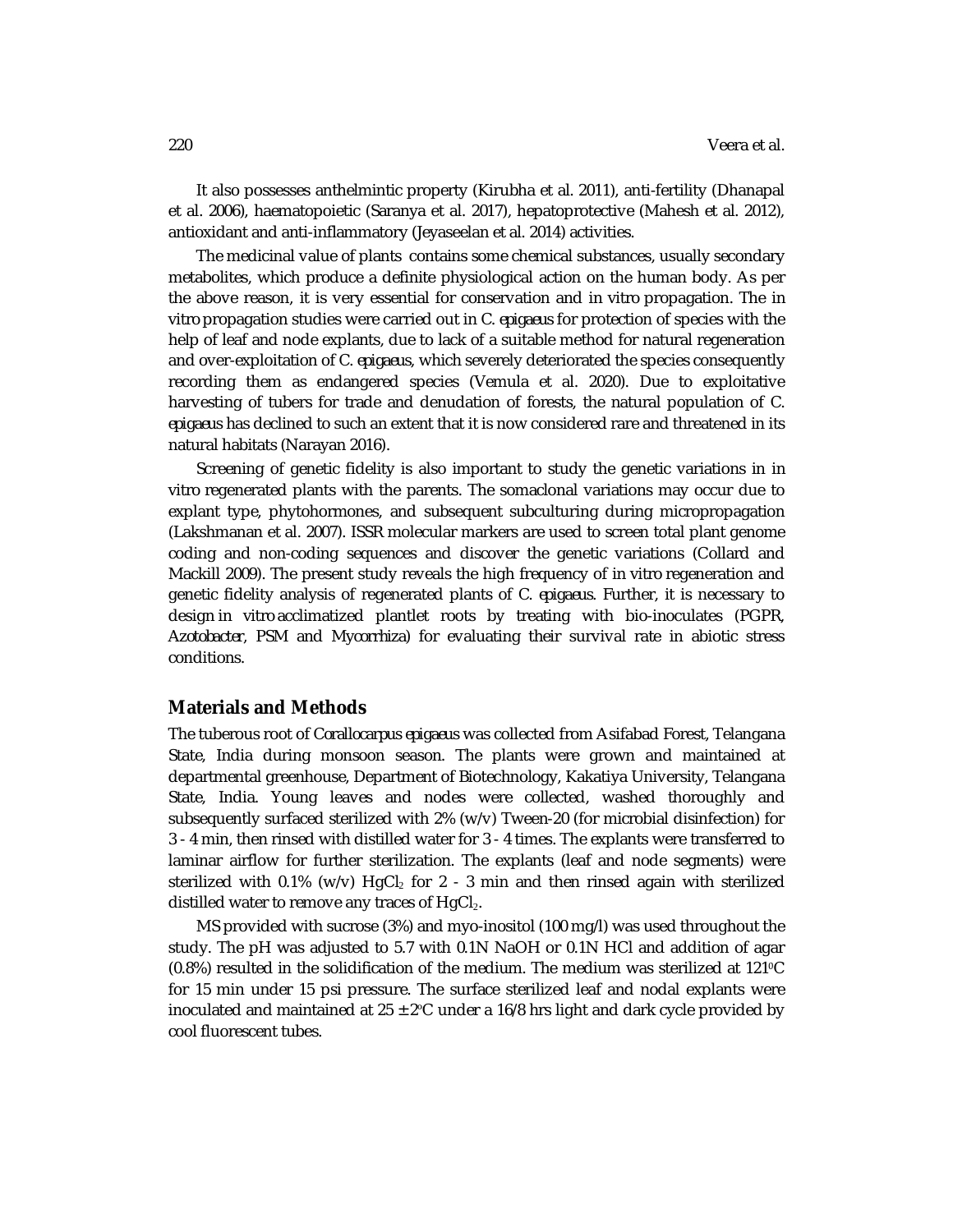The explants cultured on MS with different concentrations of BAP in combination with IAA/IBA or IBA alone induced callus and upon subculturing induced multiple shoots from callus. Regularly, the cultures were subcultured onto the fresh medium for 4-5 weeks intervals. The observations were made every six days of inoculation. All the experiments were conducted thrice with 60 explants for each treatment. The rate of multiplication represents the number of shoots produced per explant on a specific medium after the number of days of its inoculation as mentioned in the results. Data were collected and analyzed after 45 days.

The individual *in vitro* raised multiple shoots developed from calli were excised and subcultured onto half-strength MS including plant growth regulators IBA/NAA/IAA alone (at a concentration of 0.2 - 1.5 mg/l) for adventitious roots. The data on the number of roots and root length were recorded after 3 weeks. The significant differences with different parameters recorded were calculated by mean and standard error variance (ANOVA) using SPSS software.

After 3 weeks of root initiation, plantlets were collected and rinsed with sterile distilled water to remove the traces of nutrient medium. Plantlets were transplanted into the pots containing sterile black soil, peat, and sand  $(2 : 1 : 1)$  (Fig. 2e, f). The pots were covered with transparent polythene covers to maintain the growth conditions and humidity of about 70 - 80%, light 60  $\mu$ mol/m<sup>2</sup>/s, at 25  $\pm$  2°C. These transplanted plants were kept in the culture room and irrigated every alternate day with sterile water for three weeks. After three weeks of hardening, the plantlets were exposed to the field and transferred to greenhouse for further acclimatization.

Assessment of genetic fidelity of *C. epigaeus* plants was made through ISSR analysis. Genomic DNA was isolated from the mother plant and regenerated plantlets by C-TAB method (Doyle and Doyle 1987) and amplified by PCR using ISSR primers. Three ISSR primers (Hy2: AGAGAGAGAGAGAGAGG, Hy3: TCTCTCTCTCTCTCTCG, and Hy5: AGAGAGAGAGAGAGAGYT) were chosen from 8 tested primers based on their compatibility (Table 3). Using these three primers, mother plant and *in vitro* regenerated plants' DNA were amplified in PCR, conditions following (initial denaturation 94°C for  $5'$ , 30 cycles of 94°C 30 Sec,  $50^{\circ}$ C 30 Sec,  $72^{\circ}$ C for 1 min followed by final extension of  $72^{\circ}$ C for 7') and chemicals used for the PCR reaction were from Fermentas, Maryland, USA. Amplified PCR products were examined by agarose gel electrophoresis (1%) and photographed using Gel Doc XR+ (Bio-Rad).

#### **Results and Discussion**

The explants cultured on basal MS without any plant growth regulators (PGRs) had no morphogenetic response of either callus or multiple shoot induction. The leaf and nodal explants cultured onto MS with varying concentrations of BAP + IAA, BAP + IBA and IBA alone induced callus from the cut ends of the explants. Excessive green callus was obtained on MS augmented with IBA (1.0 mg/l) from both leaf and nodal explants (Figs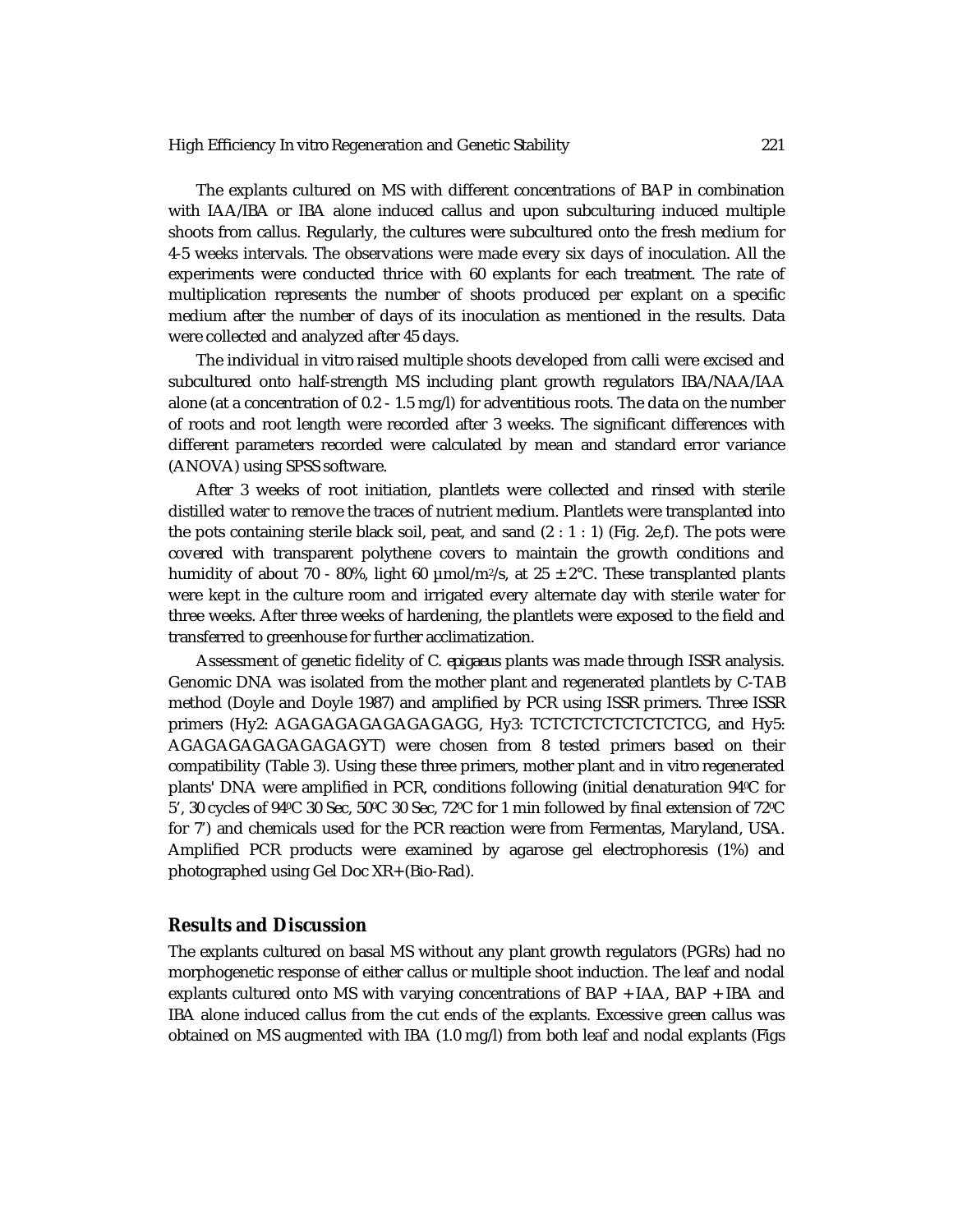1b, 2b), whereas in the previous studies reported in the same plant, quick callus growth was obtained on MS with BA (2.0 mg/l) and NAA (0.5 mg/l) from stem and leaf explants (Narayan 2016). Similar results of green callusing on MS with IBA was obtained in *Gossypium hirsutum*, where IBA (1.5 mg/l) achieved 86.6% of green callus (Abdellatef and Khalafallah 2008) and in *Jatropha curcas* IBA induced green callus which later turned brown (Rajore and Batra 2007). But in contrast,a high percentage of callogenesis and excessive green callusing was achieved in *Citrullus colocynthis* on Kn and TDZ supplemented medium (Dasari et al. 2015).



Fig.1. Effect of PGRs on indirect plant regeneration from leaf explants of *Corallocarpus epigaeus*. a. Initiation of callus on 1.0 mg/l IBA. b. Profusely induction of light green callus on MS with 1.0 mg/l IBA. c. Initiation of micro-shoots at 1.5 mg/l IAA and 2.0 mg/l BAP. d. Formation of multiple shoots and elongation on 1.5 mg/l IBA and 2.0 mg/l BAP (rooting was shown in insight). e. High frequency of multiple shoots with roots was formed on MS with 1.5 mg/l IAA and 2.0 mg/l BAP.

The same callus was subcultured on half-strength MS with the same plant growth regulators. Among all the combinations and concentrations, IBA + BAP was found to be efficient. High regeneration frequency of multiple shoots (89.33%) was obtained in nodal explants, followed by leaf explants (86.00%) on MS with IBA (1.5 mg/l) and BAP (2.0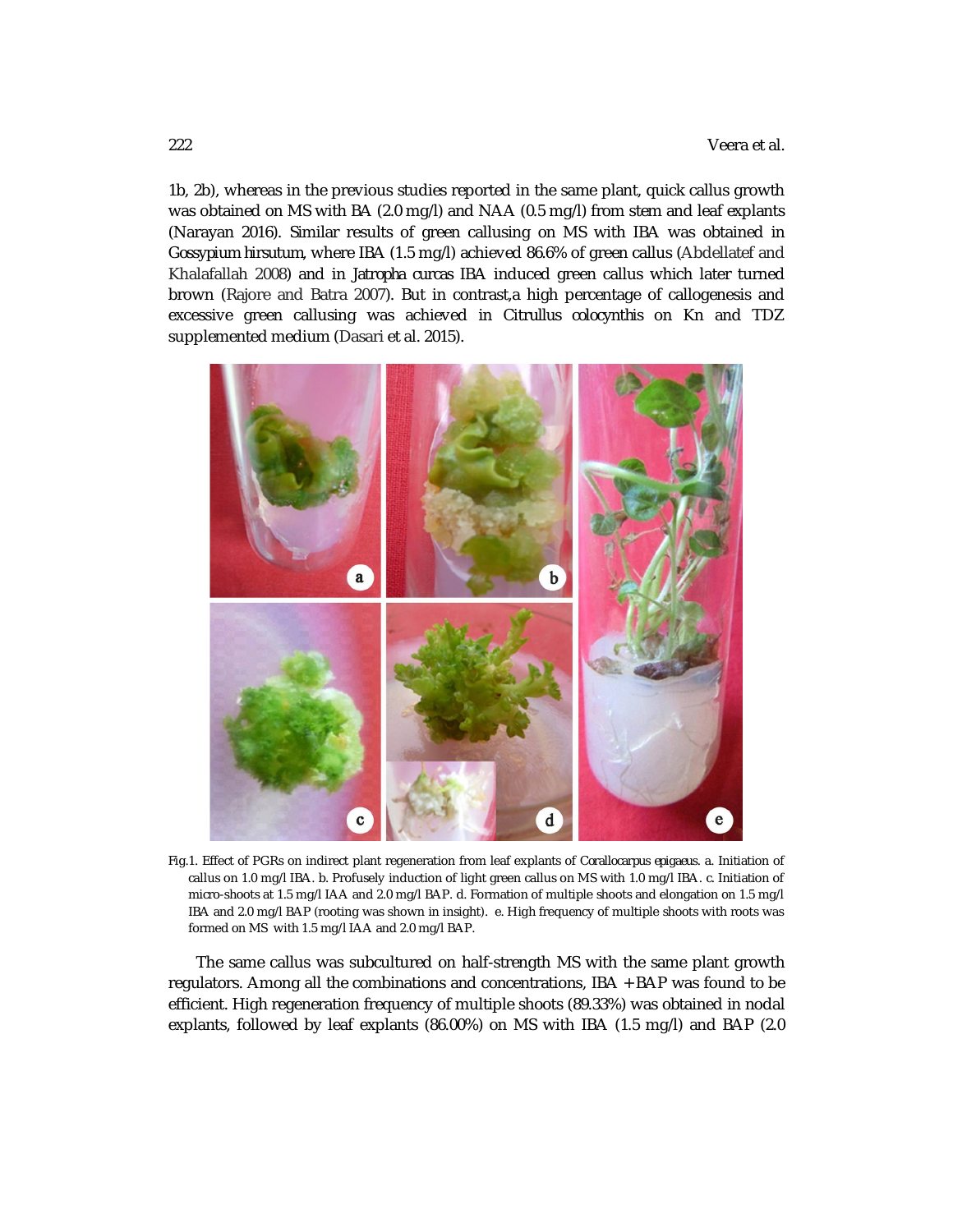mg/l). The optimum mean number of shoots (15.7  $\pm$  0.81 and 13.8  $\pm$  0.95) was obtained in nodal and leaf explants on the same medium (Figs 1d, 2c and Table 1). The maximum mean shoot length of  $6.8 \pm 0.39$  cm was obtained on IBA (0.5 mg/l) and BAP (1.0 mg/l) in nodal explants (Fig. 2d), whereas the maximum shoot length of 6.7  $\pm$  0.47 cm was obtained on MS with IAA (2.5 mg/l) and BAP (3.0 mg/l)in leaf explants (Fig. 1e and Table 1).

| PGR's conc. |             | Regeneration     |                  | Mean no. of     |                | Mean shoot           |                |
|-------------|-------------|------------------|------------------|-----------------|----------------|----------------------|----------------|
| (mg/l)      |             |                  |                  | shoots $\pm$ SE |                | length $(cm) \pm SE$ |                |
|             |             | Node             | Leaf             | Node            | Leaf           | Node                 | Leaf           |
| <b>IBA</b>  |             |                  |                  |                 |                |                      |                |
| 0.5         |             | $68.33 \pm 0.39$ | $64.23 \pm 0.29$ | $6.3 \pm 0.6$   | $5.9 \pm 0.3$  | $5.5 \pm 0.47$       | $5.3 \pm 0.34$ |
| 1.0         |             | $75.67 \pm 0.65$ | $73.37 \pm 0.97$ | $7.2 \pm 0.5$   | $7.1 \pm 0.5$  | $5.1 \pm 0.43$       | $4.7 \pm 0.40$ |
| 1.5         |             | $77.37 \pm 0.14$ | $76.33 \pm 0.51$ | $13.1 \pm 0.8$  | $12.2 \pm 0.6$ | $3.3 \pm 0.28$       | $3.2 \pm 0.36$ |
| 2.0         |             | $78.0 \pm 0.25$  | $79.13 \pm 0.68$ | $12.4 \pm 0.9$  | $11.3 \pm 0.4$ | $4.2 \pm 0.39$       | $4.1 \pm 0.45$ |
| 2.5         |             | $66.67 \pm 0.53$ | $70.33 \pm 0.14$ | $8.5 \pm 0.38$  | $9.4 \pm 0.51$ | $4.7 \pm 0.20$       | $4.3 \pm 0.37$ |
|             | $IAA + BAP$ |                  |                  |                 |                |                      |                |
| 0.5         | 1.0         | $67.33 \pm 0.74$ | $66.67 \pm 0.37$ | $5.2 \pm 0.61$  | $5.1 \pm 0.71$ | $6.5 \pm 0.63$       | $6.4 \pm 0.37$ |
| 1.0         | 1.5         | $74.67 \pm 0.90$ | $73.33 \pm 0.83$ | $8.3 \pm 0.20$  | $7.9 \pm 0.29$ | $4.3 \pm 0.37$       | $5.5 \pm 0.25$ |
| 1.5         | 2.0         | $85.67 \pm 0.14$ | $84.0 \pm 0.25$  | $12.5 \pm 0.87$ | $11.4 \pm 0.8$ | $3.4 \pm 0.56$       | $3.6 \pm 0.35$ |
| 2.0         | 2.5         | $75.33 \pm 0.23$ | $76.27 \pm 0.53$ | $9.2 \pm 0.41$  | $9.4 \pm 0.32$ | $4.1 \pm 0.29$       | $4.5 \pm 0.40$ |
| 2.5         | 3.0         | $65.0 \pm 0.1$   | $65.78 \pm 0.75$ | $4.3 \pm 0.72$  | $4.8 \pm 0.91$ | $5.4 \pm 0.42$       | $6.7 \pm 0.47$ |
| IBA + BAP   |             |                  |                  |                 |                |                      |                |
| 0.5         | 1.0         | $67.37 \pm 0.53$ | $66.37 \pm 0.90$ | $6.3 \pm 0.37$  | $6.2 \pm 0.39$ | $6.8 \pm 0.39$       | $5.8 \pm 0.57$ |
| 1.0         | 1.5         | $76.67 \pm 0.14$ | $75.27 \pm 0.65$ | $7.8 \pm 0.31$  | $9.6 \pm 0.29$ | $5.3 \pm 0.40$       | $4.9 \pm 0.63$ |
| 1.5         | 2.0         | $89.33 \pm 0.39$ | $86.0 \pm 0.78$  | $15.7 \pm 0.81$ | $13.8 \pm 0.9$ | $3.2 \pm 0.54$       | $3.4 \pm 0.45$ |
| 2.0         | 2.5         | $76.43 \pm 0.97$ | $73.0 \pm 0.51$  | $11.7 \pm 0.63$ | $7.9 \pm 0.38$ | $4.0 \pm 0.47$       | $5.4 \pm 0.29$ |
| 2.5         | 3.0         | $65.0 \pm 0.77$  | $67.32 \pm 0.29$ | $8.7 \pm 0.44$  | $6.9 \pm 0.49$ | $5.9 \pm 0.35$       | $6.2 \pm 0.44$ |

**Table 1. Effect of PGR's on node and leaf explants of** *Corallocarpus epigaeus* **in the induction of multiple shoots.**

However, the regeneration studies carried out previously in the same plant showed the maximum percentage response of 68.33 on BA (0.5 mg/l) + IAA (2.0 mg/l) (Narayan 2016) and 88 on TDZ (1.5 mg/l) + IAA (1.5 mg/l) (Vemula et al. 2020). The combination of IBA and BAP was also found to be effective in species like *Bryonopsis lacinosa*, where IBA and BAP induced multiple shoots from cotyledon derived callus (Caroline and Mallaiah 2011), whereas in *Cicer arietinum*, IBA and BAP resulted in maximum percentage of response in all explants (Sadhu et al. 2020). But in contrast, only BAP alone induced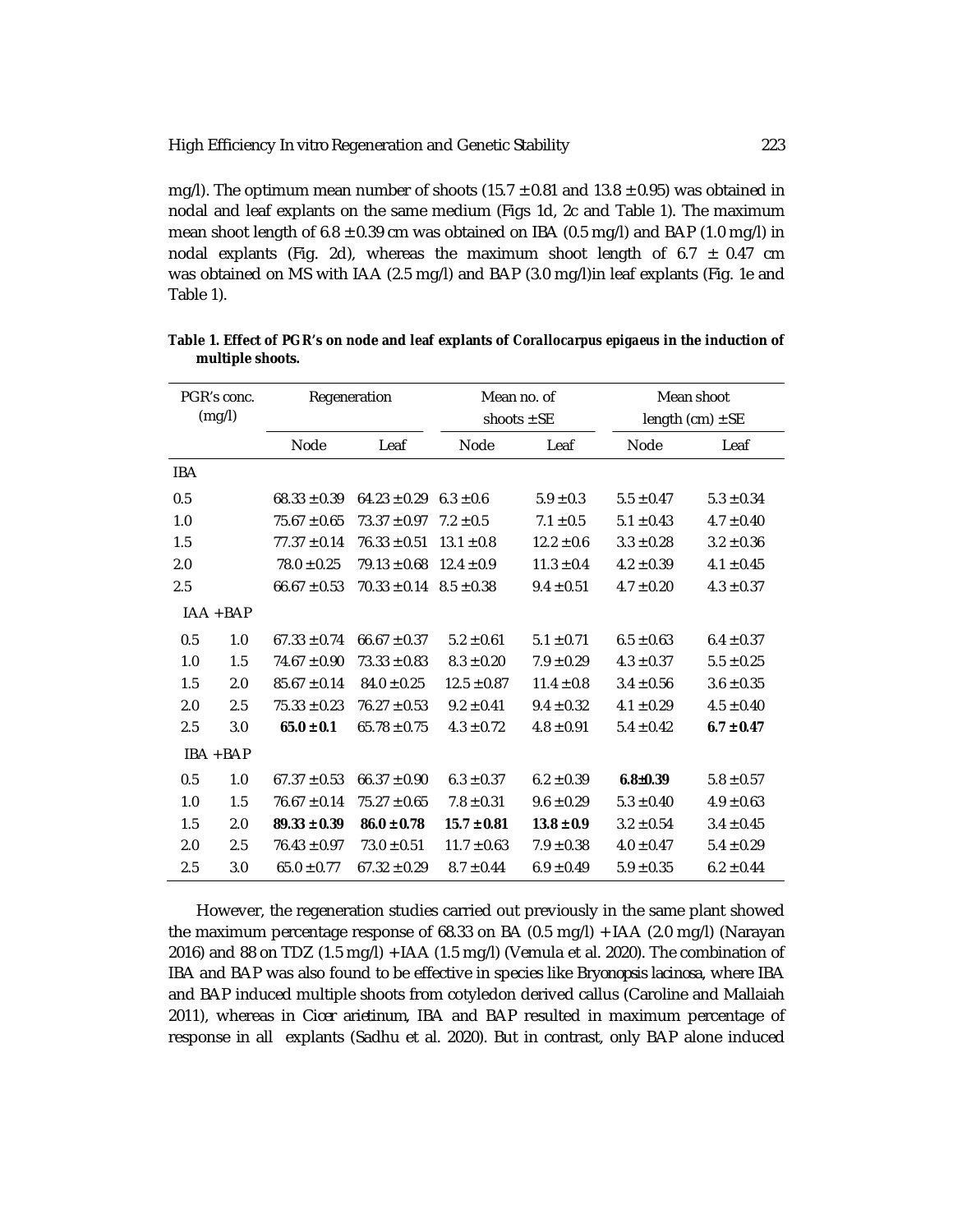multiple shoot regeneration in several plants like *Cucurbita pepo* and *Beninca sahispida* (Haque et al. 2008), *Momordica dioica* (Devendra et al. 2009), lentils (Ozdemir and Turker 2014), Ficus (Hesami et al. 2018) and *Cucumis sativa* (Venkatachalam et al. 2018).



Fig. 2. *In vitro* regeneration of *Corallocarpus epigaeus* from nodal explants. a. Initiation of callus from mature nodal explants. b. Induction of complete light green callus from nodal explants. c. Initiation and proliferation of multiple shoots from light greenish callus. d. Elongated multiple shoots transferred to rooting medium (rooting was shown in insight). e. *In vitro* regenerated plantlets. f. Partially hardened plants.

The combination of BAP and IAA showed less regeneration in *C. epigaeus* when compared to other combinations. Present results do not agree with the reports of other plants, where BAP and IAA induced adventitious shoots in *Beninca sahispida* (He et al. 2006) and high concentration of BAP and IAA induced shoot regeneration in *Citrullus bvulgaris* (Dong and Jia 1991). BAP and IAA also induced multiple shoot regeneration in *Anisochilus cornosus* (Reshi et al. 2017), *Bambusa glaucescens* (Shirin and Rana 2007), and *Lagenaria siceraria* (Saha et al. 2007).

The highest frequency of rooting  $(88.3 \pm 0.14)$  was obtained on MS with NAA (1.0) mg/l) and IBA (2.0 mg/l) with  $21.83 \pm 0.57$  mean number of roots from nodal explants and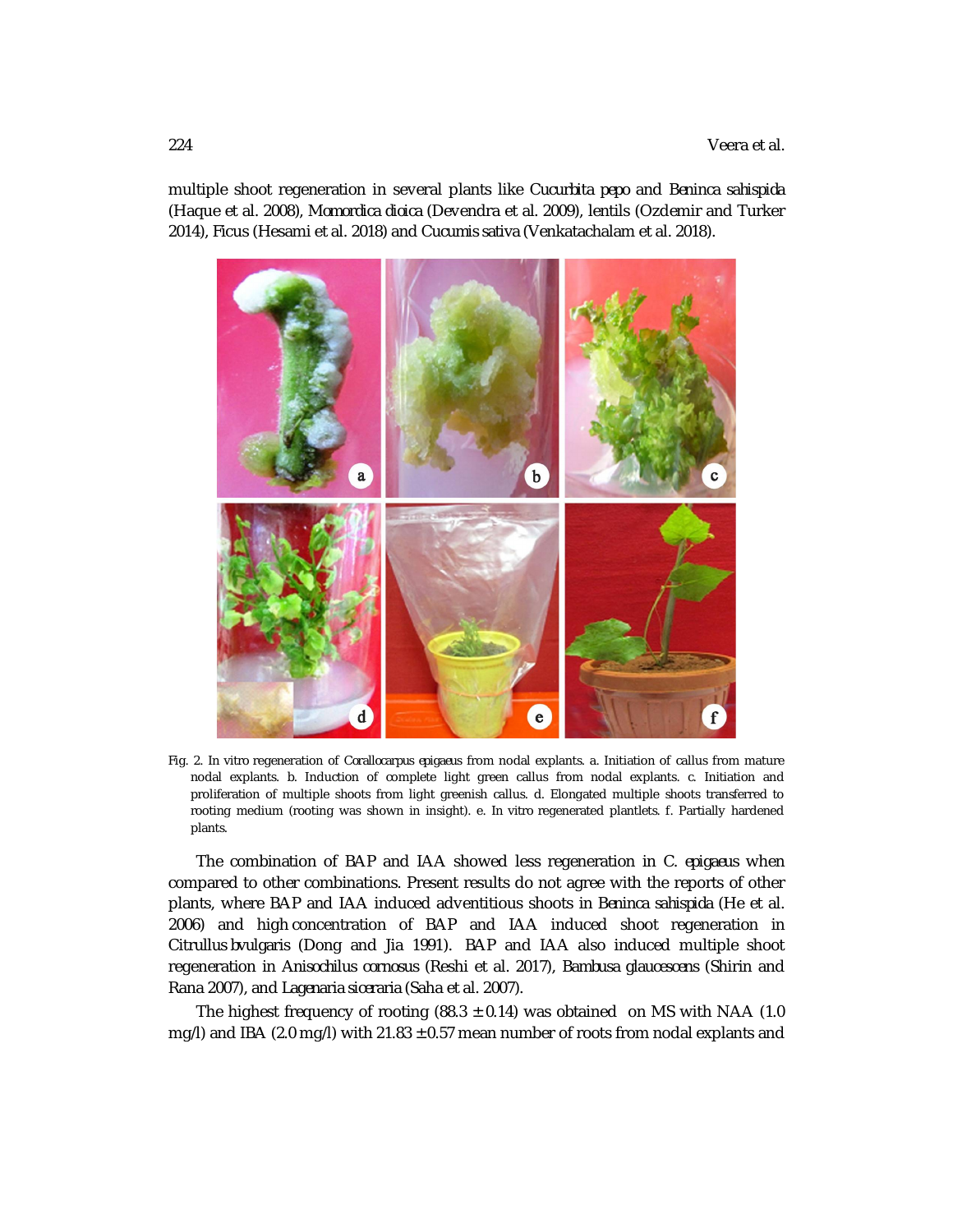19.36  $\pm$  0.22 from leaf explants. The highest mean root length of 5.6  $\pm$  0.62 cm was obtained on NAA (0.5 mg/l) and IBA (1.0 mg/l) from leaf explants and  $5.2 \pm 0.45$  cm on IBA (1.5 mg/l) in nodal explants (Table 2). Similar results were obtained in *Citrullus colocynthis,* where NAA and IBA, IAA and IBA showed the best rooting (Krishna and Shasthree 2015). Kumar et al. (2003) also reported similar results in *Cucumis sativa* and NAA and IBA proved to be best for callus induction as well as rooting from leaf and stem explants of *Heliotropium indicum* (Bagadekar and Jayaraj 2011).

| PGR's conc. | % of culture    |                 | Mean no. of      |                  | Mean length            |                |
|-------------|-----------------|-----------------|------------------|------------------|------------------------|----------------|
| (mg/l)      | producing roots |                 | roots $\pm$ SE   |                  | of roots (cm) $\pm$ SE |                |
|             | <b>Node</b>     | Leaf            | <b>Node</b>      | Leaf             | <b>Node</b>            | Leaf           |
| <b>IBA</b>  |                 |                 |                  |                  |                        |                |
| 0.2         | $68.3 \pm 0.83$ | $77.0 \pm 0.51$ | $5.67 \pm 0.74$  | $5.36 \pm 0.42$  | $3.6 \pm 0.33$         | $3.4 \pm 0.46$ |
| 0.5         | $75.6 \pm 0.74$ | $84.3 \pm 0.78$ | $6.12 \pm 0.51$  | $7.22 \pm 0.31$  | $2.8 \pm 0.41$         | $1.8 \pm 0.32$ |
| 1.0         | $86.0 \pm 0.51$ | $65.6 \pm 0.39$ | $7.44 \pm 0.39$  | $4.96 \pm 0.34$  | $1.9 \pm 0.44$         | $3.9 \pm 0.49$ |
| 1.5         | $66.0 \pm 0.68$ | $55.0 \pm 0.25$ | $4.92 \pm 0.48$  | $3.49 \pm 0.45$  | $5.2 \pm 0.45$         | $4.9 \pm 0.61$ |
| <b>NAA</b>  |                 |                 |                  |                  |                        |                |
| 0.2         | $67.0 \pm 0.25$ | $75.0 \pm 0.25$ | $4.92 \pm 0.19$  | $5.41 \pm 0.75$  | $3.8 \pm 0.25$         | $3.2 \pm 0.49$ |
| 0.5         | $76.3 \pm 0.29$ | $80.6 \pm 0.39$ | $6.51 \pm 0.47$  | $6.49 \pm 0.52$  | $2.5 \pm 0.66$         | $2.6 \pm 0.88$ |
| 1.0         | $82.0 \pm 0.77$ | $63.6 \pm 0.65$ | $7.0 \pm 0.25$   | $5.63 \pm 0.34$  | $1.8 + 0.53$           | $3.1 \pm 0.75$ |
| 1.5         | $74.6 \pm 0.74$ | $51.6 \pm 0.29$ | $5.43 \pm 0.55$  | $4.54 \pm 0.48$  | $2.7 \pm 0.23$         | $4.4 \pm 0.66$ |
| $NAA+IBA$   |                 |                 |                  |                  |                        |                |
| $0.5 + 1.0$ | $65.4 \pm 0.62$ | $63.4 \pm 0.32$ | $13.46 \pm 0.86$ | $11.32 \pm 0.36$ | $5.1 \pm 0.82$         | $5.6 \pm 0.62$ |
| $0.5 + 2.0$ | $68.6 \pm 0.25$ | $66.2 \pm 0.74$ | $15.91 \pm 0.92$ | $14.21 \pm 0.29$ | $4.2 \pm 0.51$         | $4.5 \pm 0.76$ |
| $1.0 + 1.0$ | $77.3 \pm 0.90$ | $75.1 \pm 0.83$ | $18.55 \pm 0.66$ | $16.29 \pm 0.44$ | $4.7 \pm 0.56$         | $3.9 \pm 0.69$ |
| $1.0 + 2.0$ | $88.3 \pm 0.14$ | $87.0 \pm 0.35$ | $21.83 \pm 0.57$ | $19.36 \pm 0.22$ | $3.3 \pm 0.44$         | $3.5 \pm 0.40$ |

| Table 2. Effect of various PGRs in induction of roots of Corallocarpus epigaeus. |  |  |
|----------------------------------------------------------------------------------|--|--|
|----------------------------------------------------------------------------------|--|--|

ISSR markers were used to assess the genetic fidelity between the mother plant and the regenerated plants of *C. epigaeus* plants. A similar kind of genetic fidelity evaluation was successfully obtained in different plant systems like *Citrullus colocynthis* (Dasari et al. 2015), *Mentha arvensis* (Faisal et al. 2014), *Corallocarpus epigaeus* (Vemula et al. 2020), *Momoridica cymbalaria* (Chaitanya et al. 2020), *Ocimum tenuiflorum* (Aggarwal et al. 2020), *Cicer arietinum* (Sadhu et al. 2020) and *Sapium sebiferum* (Hou et al. 2020) using ISSR assessment. The ISSR analysis confirmed that there is no polymorphic nature between regenerated and mother plants, both plants exhibited similar monomorphic banding patterns ranged between 100 bp and 2.5 kb. Therefore, the results showed that the mother plant and regenerated plant contain the same gene pool (Fig. 3 and Table 3). ISSR analysis revealed the genetic stability of *in vitro* raised plants with the mother plant.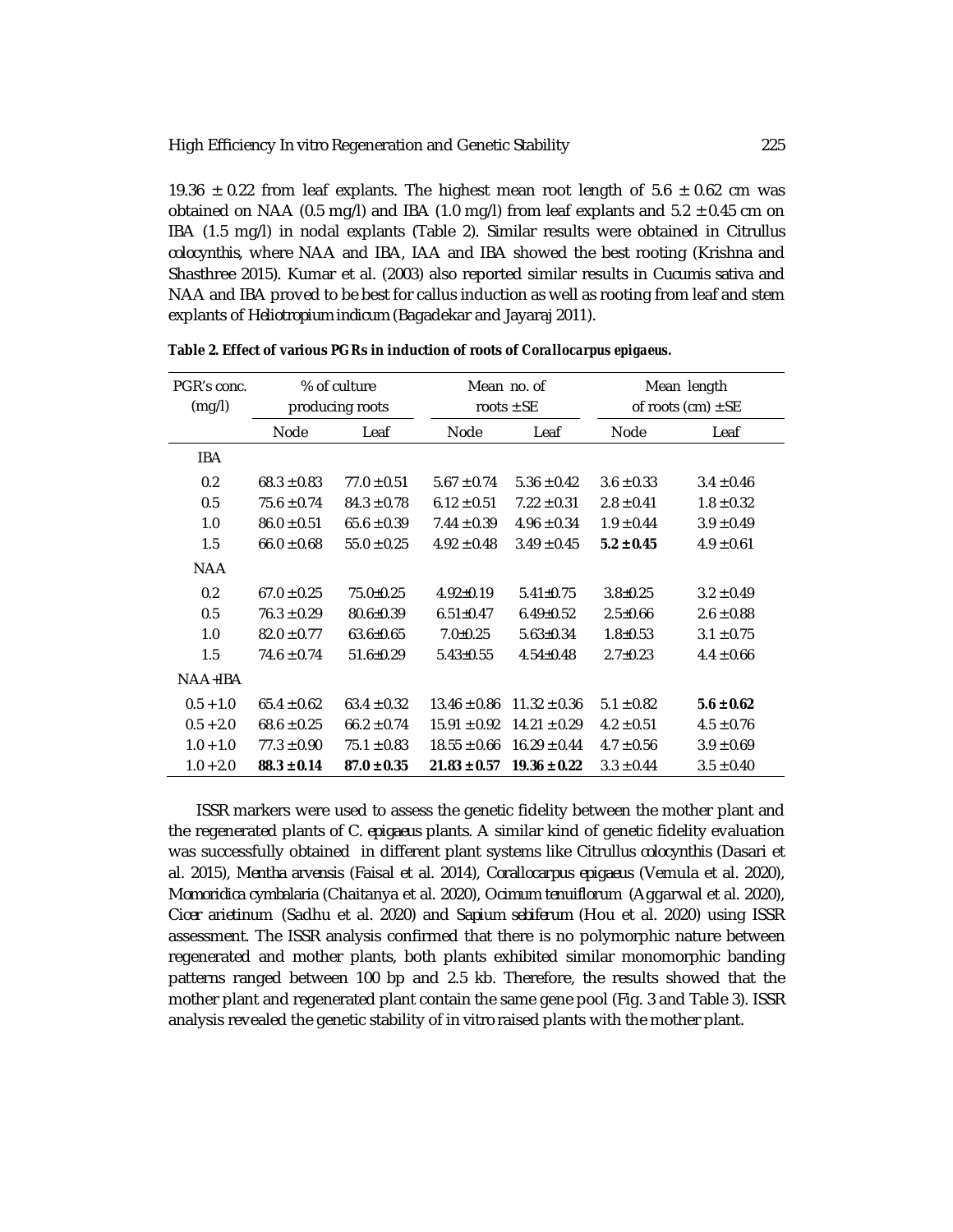The present study demonstrated an efficient regeneration protocol through indirect organogenesis using leaf and node explants of *Corallocarpus epigaeus* and assessment of genetic fidelity demonstrates the true-to-type nature of regenerated plants comparatively to the mother plant. The combination of BAP (2.0 mg/l) and IBA (1.5 mg/l) were shown to be best for maximum regeneration of 89.33% with 15.7  $\pm$  0.81 mean number of shoots in nodal explants. The highest mean shoot of  $6.8 \pm 0.39$  cm was obtained at IBA (0.5 mg/l)



Fig. 3. Genetic fidelity of regenerated plantlets.  $M =$  Marker,  $A =$  Mother plant, B-C = Regenerated plantlets.

**Table. 3. Genetic fidelity of** *in vitro* **regenerated plantlets using 3 different primers.**

| SL no.        | <b>Primers</b> | Primer sequence    | Size of the band |
|---------------|----------------|--------------------|------------------|
|               | Hv2            | AGAGAGAGAGAGAGAGG  | 100 - 1 kb       |
| $\mathcal{L}$ | Hv3            | TCTCTCTCTCTCTCTCG  | $500 - 2.5$ kb   |
|               | Hv5            | AGAGAGAGAGAGAGAGYT | 100 - 2.0 kb     |

and BAP (1.0 mg/l) in nodal explants and  $6.7 \pm 0.47$  in leaf explants on MS with IAA (2.5 mg/l) and BAP (3.0 mg/l). The induced shoots transferred to half-strength MS with NAA/ IBA/ NAA and IBA for rooting, better results were shown at 1.0 mg/l NAA and 2.0 mg/l IBA with a maximum mean number of roots of 21.83 ± 0.57 in nodal explants. Further *in vitro* regenerated acclimatized plantlets are using for isolating and screening of secondary metabolites from various plant parts. For the above reasons, biotechnological analysis studies are required in *C. epigaeus.*

## **Acknowledgments**

The authors are thankful to the Department of Biotechnology, Kakatiya University, Warangal, Telangana State, India for providing facilities.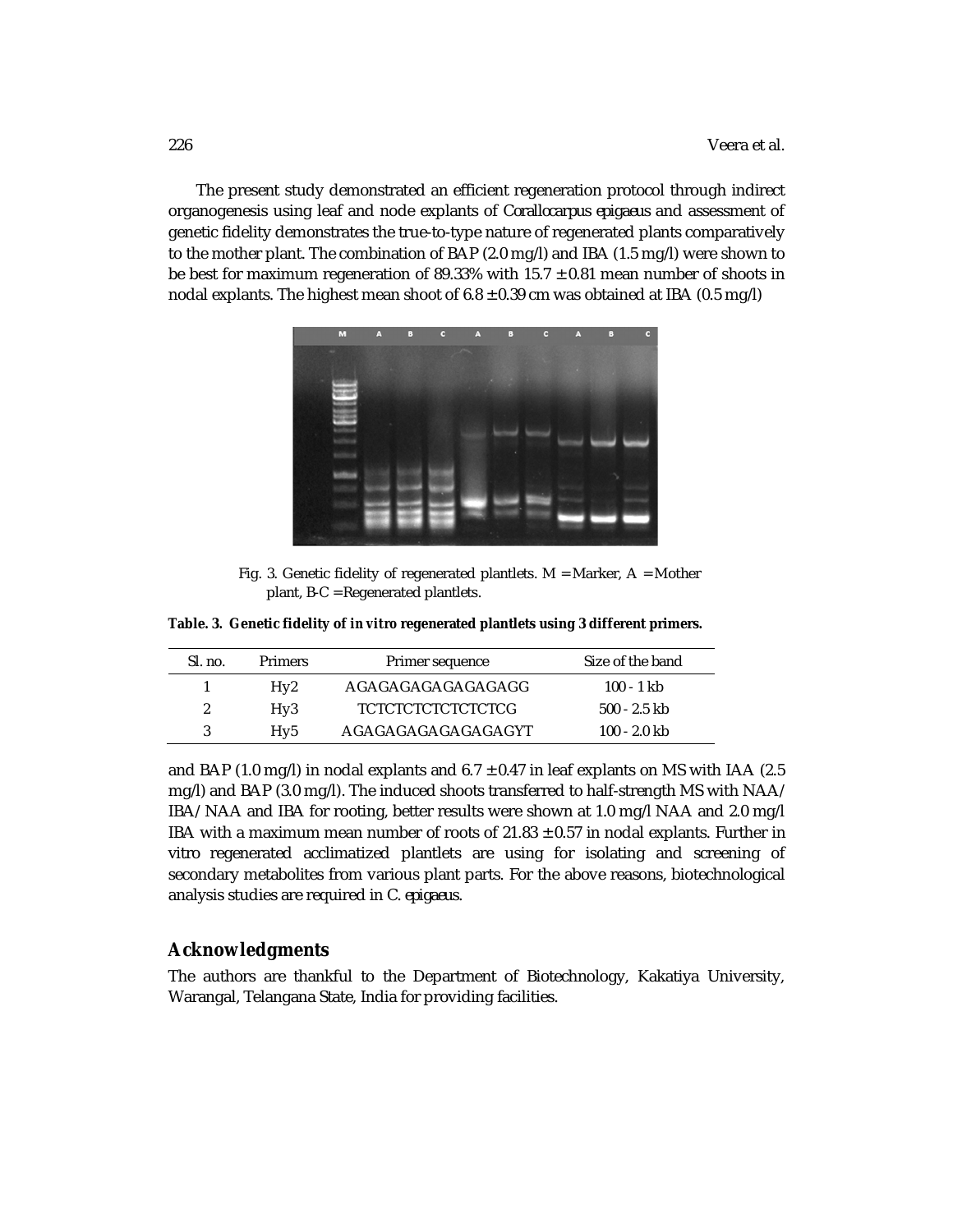## **References**

- **Abdellatef E** and **Khalafallah MM** (2008) Influence of growth regulators on callus induction from hypocotyls of medium staple cotton (*Gossypium hirsutum* L.) Cultivar barac B-67. Journal of Soil Nature **2**(1): 17-22.
- **Aggarwal D, Neeti N, Reddy MS** and **Kumar A** (2020) Shoot organogenesis and assessment of clonal fidelity of regenerated plants of *Ocimum tenuiflorum* L. queen of Herbs. Vegetos **33**: 420- 429.<https://doi.org/10.1007/s42535-020-00124-7.>
- **Bagadekar AN** and **Jayaraj M** (2011) *In vitro* rhizogenesis from leaf and stem callus of *Heliotropium indicum*. Medicinal Herb. **2**: 1-5.
- **Caroline V** and **Mallaiah B** (2011) High frequency *in vitro* rhizogenesis in *Bryonopsis laciniosa* (L.) Naud. a highly valuable medicinal cucurbit. Int. J. Pharm. Bio Sci. **2.1**: 216-223.
- **Chaitanya G, Chandra Shekar Ch, PavaniCh , Suvarchala V** and **Shasthree T**(2020) Rapid *in vitro* adventitious rooting and proliferation by leaf and nodal cultures of *Momordica cymbalaria* Fenzl. Journal of Applied Biology & Biotechnology **8**(02): 103-107.
- **Chandrakala AN, Harinatha RA, Nageswari G, Vani Sri DS, Shabana Begum S** and **Venkatappa B** (2013) Anti-Venom and immunomodulatory Functions of *Corallocarpu sepigaeus* L. Int. J. Pharm. Biol. Sci. **4**(1): 654-60.
- **Collard BCY** and **Mackill DJ** (2009) Conserved DNA-derived polymorphism (CDDP): A simple and novel method for generating DNA markers in plants. Plant Mol. Biol. Rep. **27**: 558-562.
- **DasariR, Narra M, Ellendula R, Kota S** and **Taduri S** (2015) Efficient *in vitro* propagation system via multiple hoot induction and assessment of Clonal fidelity of regenerants in *Citrullus colocynthis* (L.) Schard. Plant Cell Biotechnology and Molecular Biology **3&4:** 108-118.
- **Devendra NK, Subhash B** and**Seetharam YN** (2009) Callus growth and plant regeneration in *Momordica dioica* (Roxb.) Willd. Cucurbitaceae. American-Eurasian Journal of Sustainable Agriculture **4**: 743-8.
- **Dhanapal R, Chandanam S, Swamy V, VL AB, Gupta M** and **Basu SK** (2006) Antisteroidogenic activity of *Corallocarpus epigaeus* Benth. ex Hook. tubers in female mice ovaries. Asian Journal of Chemistry **2**: 94-98.
- **Dong JZ** and **Jia SR (**1991) High efficiency plant regeneration from cotyledons of watermelon *Citrullus vulgaris***.** Plant Cell Rep. **9**(10): 559-62.
- **Doyle JJ** and **Doyle JL** (1987) A rapid DNA isolation procedure for small quantities of fresh leaf tissue. Phytochem Bull. **19:** 11-15.
- **Faisal M, Alatar AA, Hegazy AK, Alharbi SA, El-Sheikh M** and **Okla MK** (2014) Thidiazuron induced *in vitro* multiplication of *Mentha arvensis* and evaluation of genetic stability by flow cytometry and molecular markers. Ind. Crops Prod**. 62**: 100-106.
- **Gnananath K, Reddy KR, Kumar GP, Krishna B, Reddy KS** and **Kumar AS** (2013) Evaluation of antidiabetic activity in *Corallocarpu sepigaeus* rhizomes. International Current Pharmaceutical Journal. **1.2**(3): 53-6.
- **Haque ME, Sarkar MA, Mahmud MA, Rezwana D** and **Sikdar B** (2008) *In vitro* propagation of pumpkin and ash gourd through nodal segments. Journal of Bio-Science **16:** 67-71.
- **He X, Xie D, Peng Q** and **Mu L** (2006) Plant regeneration from cotyledon of CHIEK-QUA (*Benincas ahispida* Cogn. Var.). ISHS Acta Horticulture 764; XXVII. International Horticulture Conqress. International Symposium of Plant Biotechnology : From Bench to 764. pp. 225-230.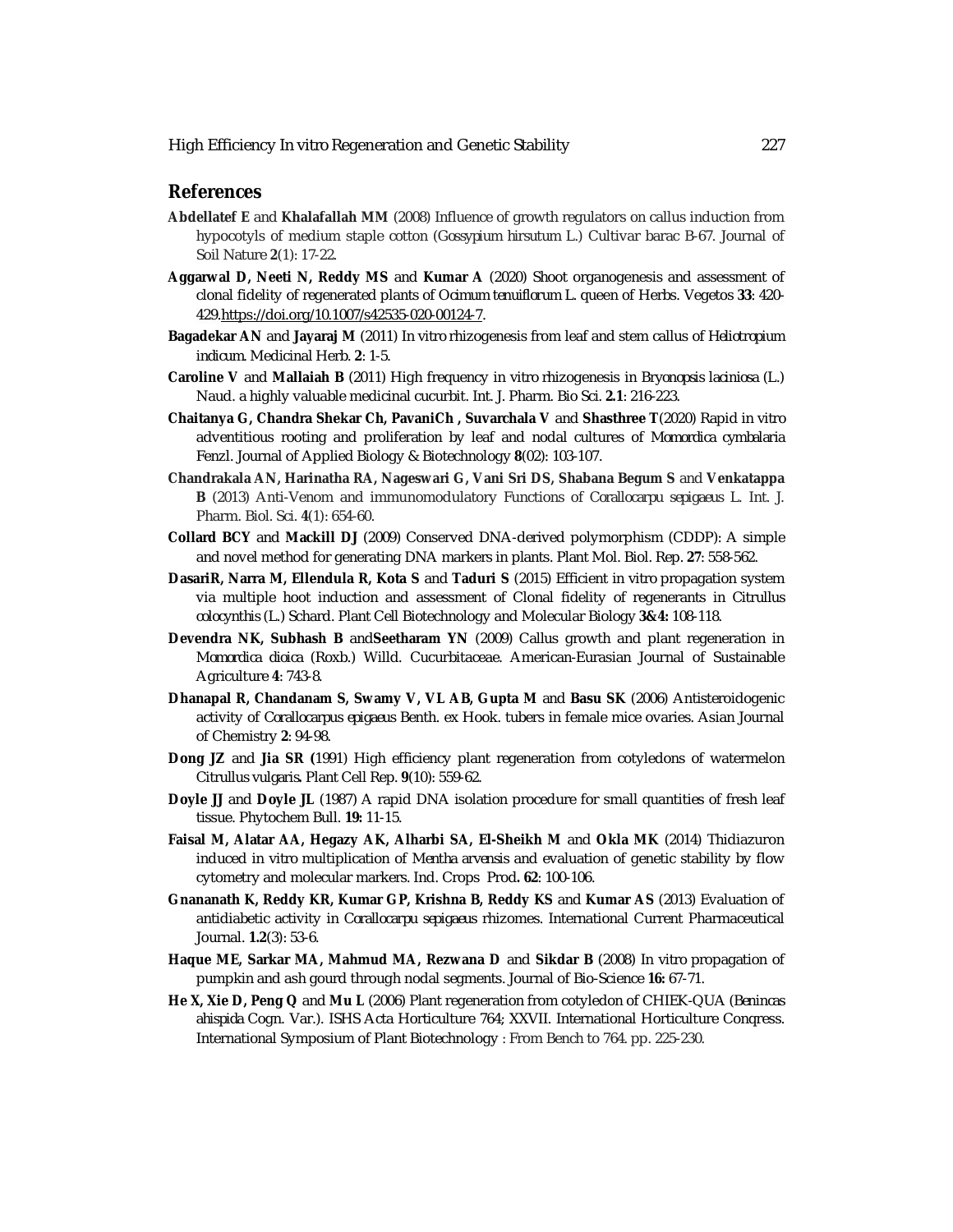- **Hesami M, Daneshvar MH, Yoosefzadeh-Najafabadi M** and **Alizadeh M** (2018) Effect of plant growth regulators on indirect shoot organogenesis of *Ficu sreligiosa* through seedling derived petiole segments. Journal, Genetic Engineering & Biotechnology **16**(1): 175-180.
- **Hou J, Su P, Wang D, Chen X, Zhao, W** and **Wu L** (2020) Efficient plant regeneration from *in vitro* leaves and petioles via shoot organogenesis in *Sapium sebiferum* Roxb. Plant Cell Tiss. Org. Cult.**142**: 143–156. <https://doi.org/10.1007/s11240-020-01848-9.>
- **Jeyaseelan M, Arumugam T** and **Thangaraj N** (2014) Evaluation of antioxidant and antiinflammatory activities of *Corallocarpu sepigaeus* (Hook. F) rhizomes. Int. J. Pharm. Biomed Res. **591:** 18-24.
- **Kirubha TS, Senthamarai R, Vasuki K, Rao AV** and **Selvadurai S** (2011) Anthelmintic activity of roots and rhizomes of *Corallocarpu sepigaeus.* J. Nat. Prod. Plant Resour. **1**(1): 81-4.
- **Kothawade KA** and **Siddiqui AR** (2018) A comprehensive review on pharmacological activity of *Vernonia anthelmintica* and *Corallocarpus epigaeus.* Asian Journal of Pharmaceutical Education and Research **7**(2): 28-35.
- **Krishna DR and Shasthree T** (2015) Adventitious rooting and proliferation from different explants of *Citrulluscolocynthis* (L.) Schrad an endangered medicinally important cucurbit. Asian Journal of Biotechnology **7**(2):88-95.
- **Kumar HA, Murthy HN** and **Paek KY** (2003) Embryogenesis and plant regeneration from anther cultures of *Cucumis sativus* L. Scientia Horticulturae. **98**(3): 213-22.
- **Lakshmanan V, Reddampalli Venkataramareddy S** and **Neelwarne B** (2007) Molecular analysis of genetic stability in long-term micropropagated shoots of banana using RAPD and ISSR markers. Electron J. Biotechnol. **10**(1):106-113.
- **Mahesh R, Babu VS, Narayana MS, Naik DN** and **Malothu R** (2012) Hepatoprotective activity of leaves of *Corallocarpus epigaeus* in carbon tetrachloride induced rats. Ramesh Malothu. *et al* International Journal of Biological and Pharmaceutical Research. **3**(4): 567-70.
- **Narayan JP** (2016) *Ex situ* conservation of the rare and threatened medicinal climber *Corallocarpus epigaeus* Rottler through *in vitro* regeneration method. Biotechnology Journal International **9**: 1-10.
- **Ozdemir FA** and**Türker M** (2014) *In vitro* plant regeneration influence by BAP and IBA in lentils (*Lens culinaris* Medik). Journal of Applied Biological Sciences **8**(1): 22-7.
- **Rajore S**and **Batra A** (2007) An alternative source for regenerable organogenic callus induction in *Jatropha curcas* L. Indian Journal of Biotechnology **6**: 545-548.
- **Reshi NA, Sudarshana MS** and **Girish HV** (2017) *In vitro* micropropagation of *Anisochilus carnosus* Wall. J. App. Pharm. Sci. **7**(07): 098-102.
- **Sadhu S, Jogam P, Thampu RK, Abbagani S, Penna S** and **Peddaboina V** (2020) High efficiency plant regeneration and genetic fidelity of regenerants by SCoT and ISSR markers in chickpea (*Cicerarietinum* L.). Plant Cell Tiss. Org Cult. 1-13.<https://doi.> org/10.1007/s11240-020-01804-7.
- **Saha S, H. Mori** and **K Hattori** (2007) Synergistic effect of kinetin and benzyl adenine plays a vital role in high frequency regeneration from cotyledon explants of bottle gourd (*Lagenaria siceraria*) in relation to ethylene production. Breeding Science **15**(7): 197-202.
- **Saranya U, Sivakanesan R** and **Varnakulendran N** (2017) Evaluation of Haemopoietic Activity of the Rhizome of *Corallocarpus epigaeus* Benth. Ex Hook-A Pilot Study. Age. **20:** 20 : 50 y.